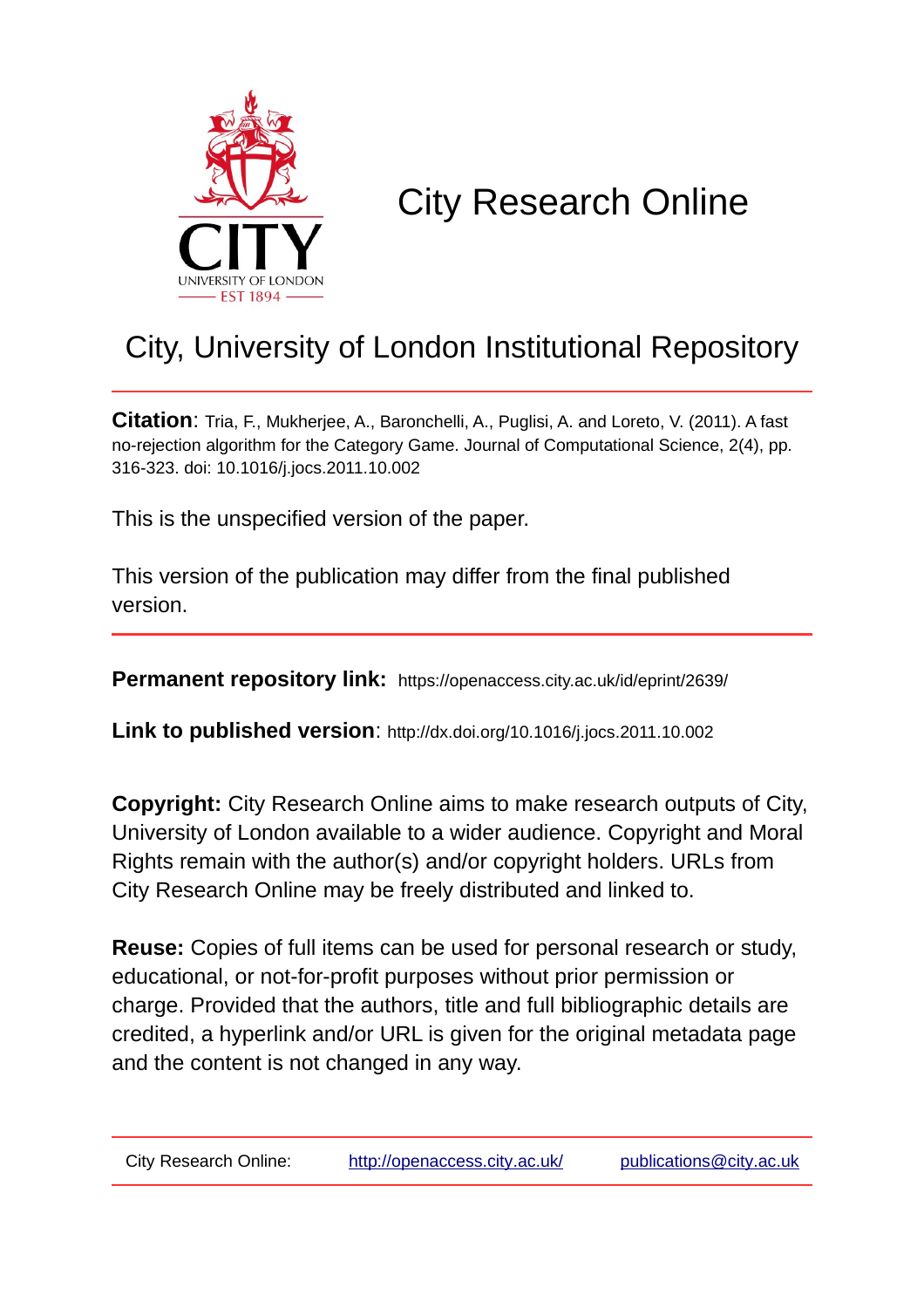### A fast no-rejection algorithm for the Category Game

Francesca Tria<sup>a</sup>, Animesh Mukherjee<sup>a</sup>, Andrea Baronchelli<sup>b</sup>, Andrea Puglisi<sup>c,d</sup> and Vittorio Loreto<sup>c,a,d</sup>

> a *Institute for Scientific Interchange (ISI), Viale Settimio Severo 65, 10133 Torino, Italy*

<sup>b</sup>*Departament de Fisica i Enginyeria Nuclear, Universitat Politecnica de Catalunya, Campus Nord B4, 08034 Barcelona, Spain*

> <sup>c</sup>*Dipartimento di Fisica, Sapienza Universit`a di Roma, Piazzale Aldo Moro 5, 00185 Roma, Italy*

<sup>d</sup>*CNR-ISC Piazzale Aldo Moro 5, 00185 Roma, Italy*

#### Abstract

The Category Game is a multi-agent model that accounts for the emergence of shared categorization patterns in a population of interacting individuals. In the framework of the model, linguistic categories appear as long lived consensus states that are constantly reshaped and re-negotiated by the communicating individuals. It is therefore crucial to investigate the long time behavior to gain a clear understanding of the dynamics. However, it turns out that the evolution of the emerging category system is so slow, already for small populations, that such an analysis has remained so far impossible. Here, we introduce a fast no-rejection algorithm for the Category Game that disentangles the physical simulation time from the CPU time, thus opening the way for thorough analysis of the model. We verify that the new algorithm is equivalent to the old one in terms of the emerging phenomenology and we quantify the CPU performances of the two algorithms, pointing out the neat advantages offered by the no-rejection one. This technical advance has already opened the way to new investigations of the model, thus helping to shed light on the fundamental issue of categorization.

*Key words:* category game, discrimination, perceptual category, linguistic category, Monte Carlo simulation, metastable state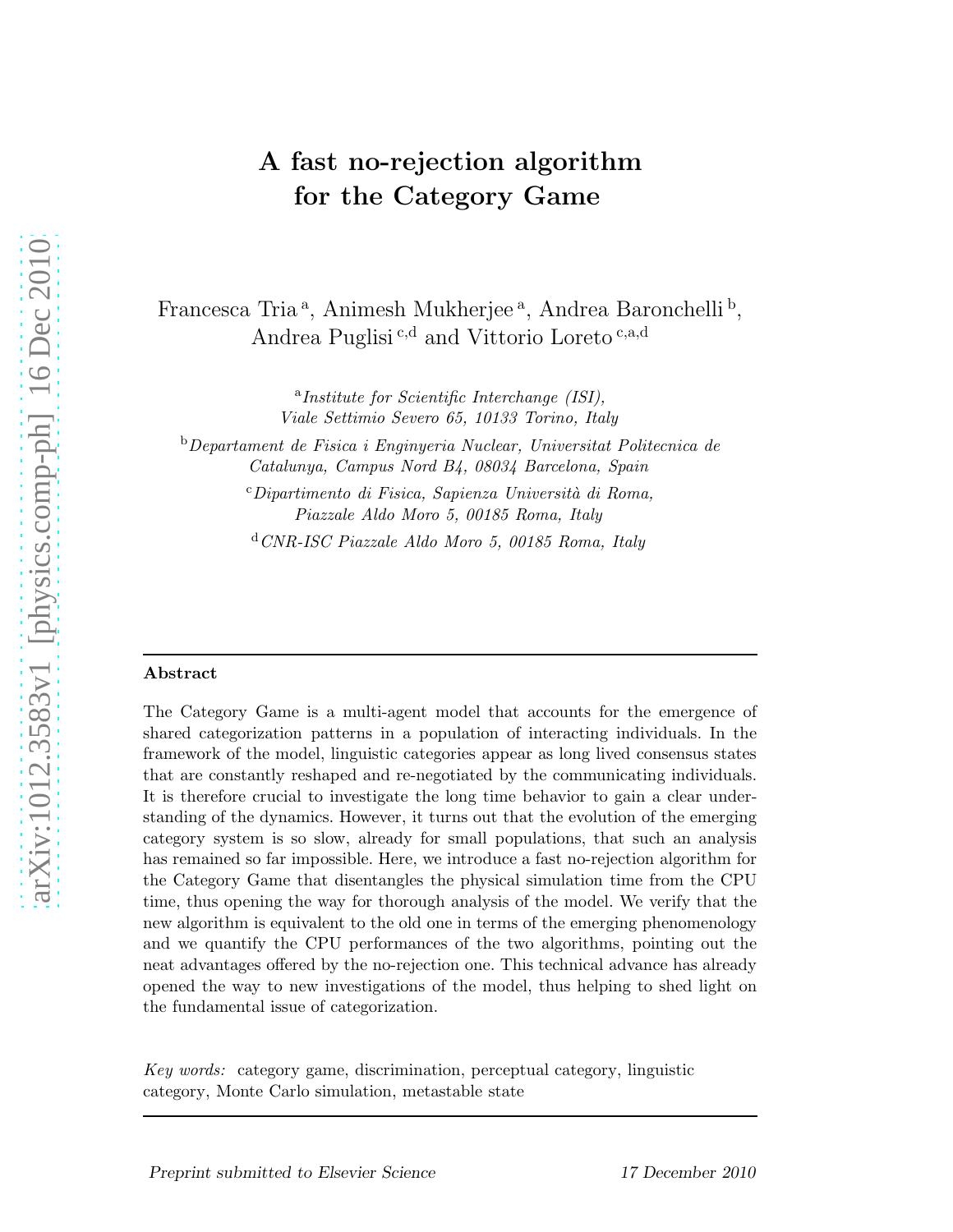#### 1 Introduction

The Category Game (CG) is a computational model in which a population of individuals co-evolve their own system of symbols and meanings by playing elementary language games [1]. It has been introduced to investigate how categorization can emerge from scratch in a group of individuals who interact in a pairwise way without any central coordination. The reference problem is color categorization, which is a central issue both in linguistics [2] and in cognitive science [3,4,5]. Color naming represents in fact a fundamental access point to human cognition, and at the same time provides important clues on language evolution. The evolution of English color categories constitutes an excellent example. English color terms exhibited a gradual semantic shift from largely brightness color concepts (Old English) to almost exclusively hue concepts (Middle English) [6]. The World Color Survey, moreover, showed that color systems across language are not random [7,8], but rather exhibit certain statistical regularities, thus opening the way to a revolution in cognitive science [5,9].

The main point of interest of the CG is that it is able to reproduce qualitatively and, most remarkably, quantitatively the empirical data gathered in the WCS [10]. It also differs from the other models defined to address similar issues  $[1,10,11,12,13,14,15,16,17,18]$  in that it accounts for the categorization of a genuinely continuous perceptual channel and it describes a categorization pattern as a continuously evolving metastable state on which the population shares a temporary consensus [1,19]. The latter characteristic is intriguing and underlies the existence of a new framework to address the puzzling problem of language change, which turns out to be at the same time propelled by the interaction among the speakers and impeded by the need of these speakers to understand each other [19]. The presence of this sort of frustration renders the dynamics of the model so slow that it has been so far impossible to investigate and quantify properly the details of the long time behavior, even for small population sizes.

Here we present a fast algorithm suitable for studying the CG dynamics over large timescales and for moderately large population sizes. The algorithm is, in spirit, similar to those suggested for accelerating Monte Carlo simulations (see [20,21] and also [22] for other examples), where the key ingredient is to avoid rejection steps (hence the "no-rejection" tag). Of course, however, the dynamics we are referring to is substantially different, so new methods had to be developed in order to tackle the specific aspects of the model under consideration. The rest of the paper is organized as follows. In section 2, we outline a detailed description of the CG model. The next section presents the fast algorithm suitable for investigating the long-time CG dynamics. Section 4 compares the outcomes of the fast algorithm with the original one, showing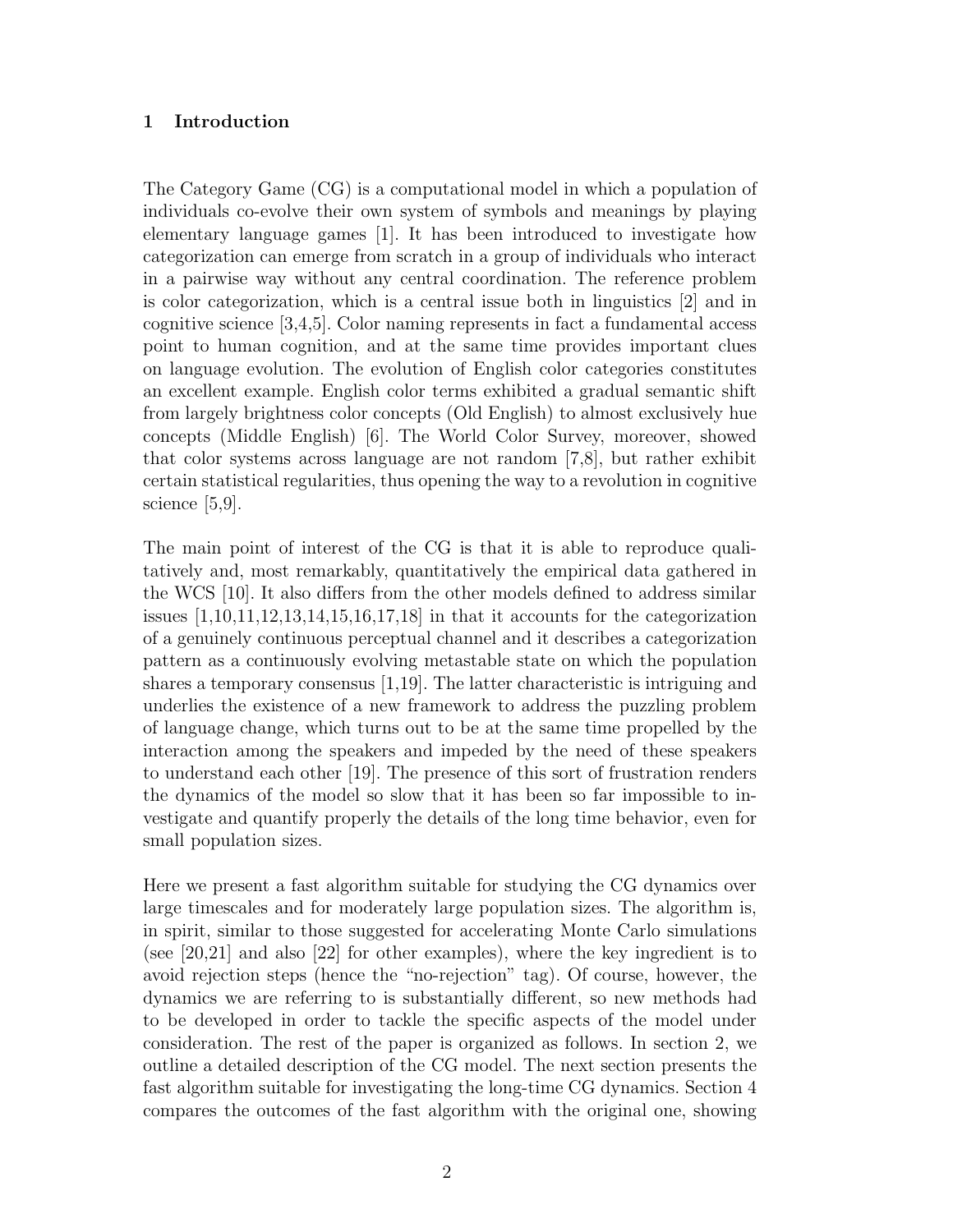excellent qualitative as well as quantitative agreement. In this context, a detailed investigation of a set of relevant observables is also performed, shedding new light on the "microscopic" origin of the "macroscopic" behavior of the system. In section 5 we show the computational complexity of the proposed fast algorithm, compared with the one of the original model. We conclude in section 6 by summarizing our contributions and pointing to possible future applications of this method.

#### 2 The Category Game model

The Category Game model [1] is crafted to examine how a population of interacting individuals can develop through a series of language games [23] a shared form-meaning repertoire from scratch without any pre-existing categorization. We consider a population of N artificial agents each of them having, without any loss of generality, a one-dimensional continuous perceptual space spanning the  $[0, 1)$  interval. A categorization can be identified as a partition of this space into discrete sub-intervals which we shall denote from now onwards as perceptual categories. Each agent has a dynamical inventory of form-meaning associations linking the perceptual categories (meanings) to words (forms). The perceptual categories as well as the words associated to them co-evolve over time through a series of simple communication interactions (or "games").

In each game, two individuals are randomly selected from the population and one of them is assigned the role of a speaker while the other the role of a hearer. Both the speaker and hearer are presented with a scene of  $M \geq 2^1$  $M \geq 2^1$ stimuli (objects) where each stimulus corresponds to a real number in the  $[0, 1)$ interval. By definition, no two stimuli appearing in the same scene can be at a distance closer than  $d_{\min}$  which is the only parameter of the model encoding the finite resolution power of any perception (for instance, the human Just Noticeable Difference).

One of the objects is the topic of the communication. The task of the speaker is to communicate this to the hearer using the following prescription. The speaker utters a word associated with the topic while the hearer tries to guess its meaning from the word she "listened". The speaker always checks whether the topic is the unique among the presented stimuli to lie in the corresponding perceptual category. If it is not, i.e., if the two stimuli collide on the same perceptual category, then a new boundary is created in the perceptual space at a location corresponding to the middle of the segment connecting the two stimuli. A new word is invented for each of the resultant two new categories. In addition, both of them inherit all the words corresponding to the old category.

<span id="page-3-0"></span><sup>&</sup>lt;sup>1</sup> Without any loss of generality in all our simulations we shall use  $M = 2$ .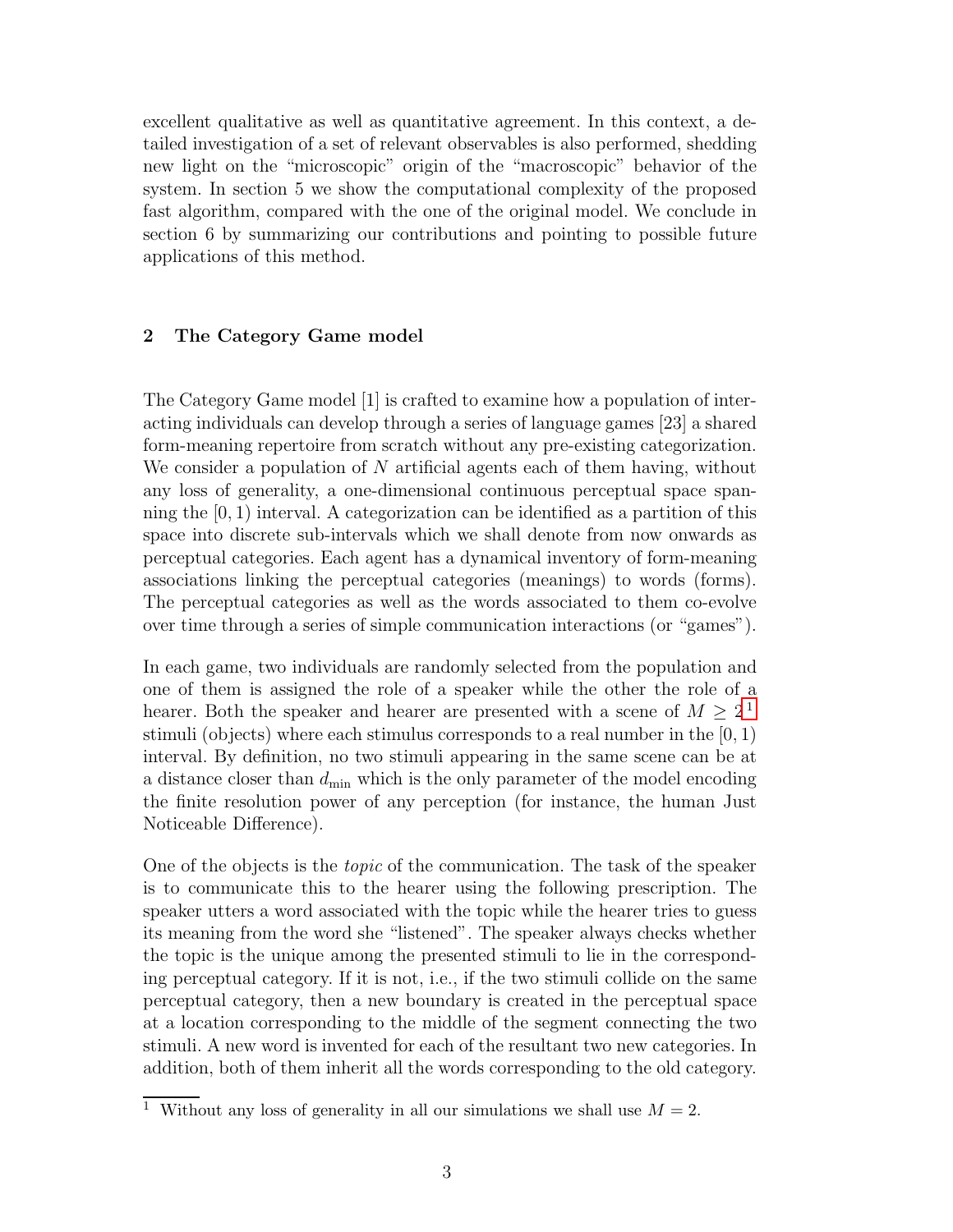This process is termed as *discrimination*. Subsequently, the speaker utters the "most relevant" name for the category corresponding to the topic where the most relevant name is either the one used in a previous successful communication or the newly invented name in case the category has just been created due to a discrimination. For the hearer, there can be the following possibilities: (a) the hearer does not have any category associated with the name, in which case the game is a failure, (b) there are one or more categories associated with this name in the hearer's inventory. In this case, the hearer randomly chooses one of them. If the category chosen corresponds to that of the topic, the game is a success, otherwise it is a failure.

Depending on the outcome of the game one or both the agents update their repertoires. In case of a failure, the hearer adds the word in her repertoire linked to the category corresponding to the topic. In case of a success, this word becomes the most relevant name for the category corresponding to the topic for both agents and they remove all other competing words from their respective repertoires linked with this category. Note that if both the speaker and the hearer already have only the successful word in the corresponding category, the inventory of both of them remains unaltered after the game. This situation, as already mentioned in the introduction, corresponds to a rejection step of a Monte Carlo algorithm. The time  $t$  of the dynamics is simply measured as the number of games played by the agents.

The CG dynamics results in the emergence of a hierarchical category structure comprising two distinct levels: a basic layer, responsible for the fine discrimination of the perceptual space (i.e., the perceptual categories), and a second shared linguistic layer that groups together perceptions having the same name to guarantee communicative success (linguistic categories). Note that while the number of perceptual categories is tuned by a parameter of the model and can be very large (of the order of  $1/d_{\text{min}}$ ), the number of linguistic categories turns out to be finite and small, as observed in natural languages (see fig.2).

#### 3 A fast algorithm for the Category Game

The primary goal of developing a fast algorithm is to study the long time dynamics of the model. In the original algorithm accessing such long timescales would be extremely costly because of the freezing of the dynamics into metastable states. In particular, there would be many games in which the two agents (i.e., the speaker and the hearer) would end up making no changes in the configuration of their respective inventories. The time would then increase by one time step. The basic idea behind the current version of the algorithm is to overcome this freezing by imposing that each game produces an outcome, i.e., a change in one or both the inventories of the two agents that are playing. In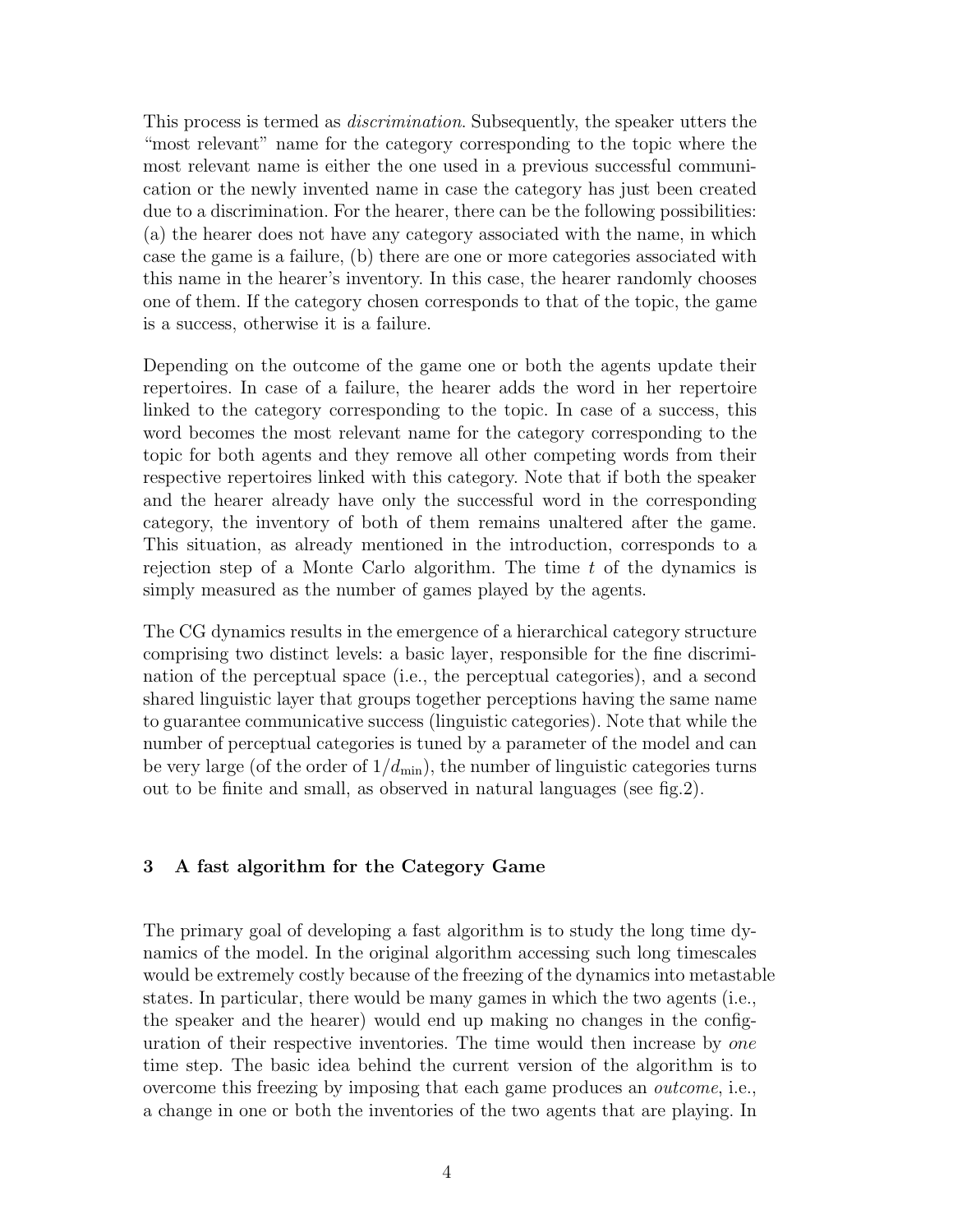this case, the time t has to be properly rescaled to recover the frozen dynamics. Furthermore, the correct statistical frequency of the different games (the playing order of the pairs and the probability to play in a given region) has to be reproduced in the no-rejection version of the model. In order to do so, we need to calculate both the probability that a game produces an *outcome* and the individual probabilities of each possible way in which the outcome can be obtained.

In particular, the main steps of the fast algorithm are the following:

- Choosing the pair of players: this is the most important part of the algorithm since one has to choose a pair such that their game will produce an outcome. Let us define  $p_{\text{out}}(i, j) = p_{\text{out}}(j, i)$  as the probability that a game between the two players will produce an outcome. We shall shortly describe the detailed method for computing this probability. For the time being, let us say that each of the  $N(N-1)/2$  possible pairs will be extracted according to this probability<sup>[2](#page-5-0)</sup>.
- Choosing the region for placing the topic: once the pair of players has been chosen, we impose that the game will produce an outcome. As we shall see below, an outcome can follow if the topic falls either in a mismatch region or in a soft match one (both of these terms will be defined shortly). Subsequently, we need to choose the region to place the topic proportional to the corresponding probabilities  $p_{\text{out}}^{\text{MIS}}(i, j)$  (for the mismatch region) and  $p_{\text{out}}^{\text{SOFT}}(i,j)$  (for the soft match region)<sup>[3](#page-5-1)</sup>.
- Game: the game is performed in the selected region with the same rules as in the original CG algorithm summarized in section 2.
- Rescaling time: at the end of each game, time is increased by a factor  $1/p_{\text{out}}(i,j).$

Note that, of course, each probability is also a function of time (we have not explicitly displayed this dependence so as to keep the notations as simple as possible; we shall maintain this implicit form from now onwards throughout the rest of the paper).

<span id="page-5-0"></span><sup>&</sup>lt;sup>2</sup> The actual probability with which each couple is extracted reads:  $p_{\text{out}}(i, j) / \sum_{i' < j'} p_{\text{out}}(i', j').$ 

<span id="page-5-1"></span><sup>&</sup>lt;sup>3</sup> Note that  $p_{\text{out}}^{\text{MIS}}(i,j) + p_{\text{out}}^{\text{SOFF}}(i,j) = p_{\text{out}}(i,j)$ . If we want to consider the conditional probabilities of having a game in a soft match region or in a mismatch region *given* that the game has an outcome, we have to divide the above defined probabilities by  $p_{\text{out}}(i, j)$ .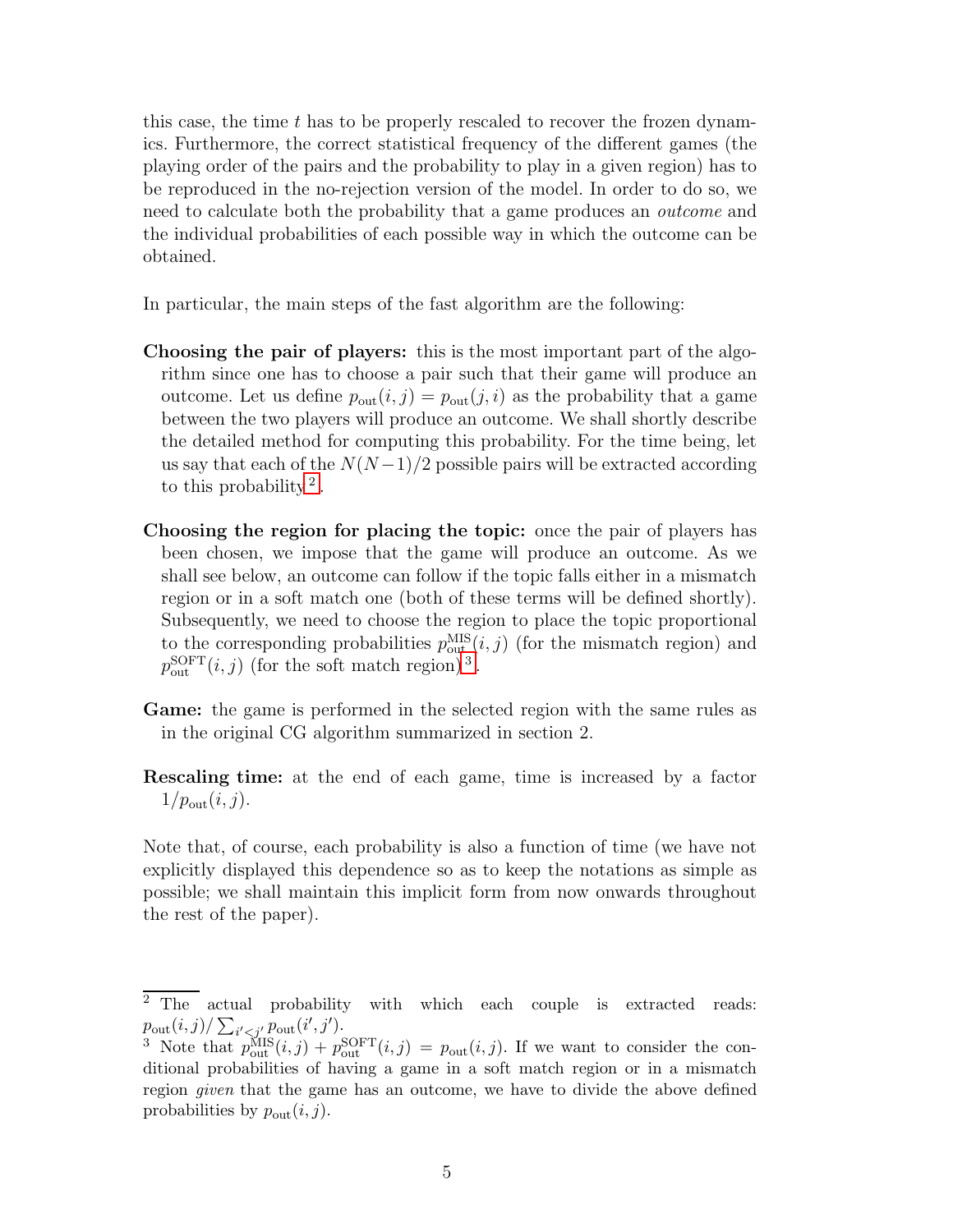#### 3.1 Extracting the no-rejection regions

In order to calculate the probabilities of interest, we introduce the following definitions: (i) a match region for the two playing agents is a region where both the agents have the corresponding linguistic category settled (i.e., with only one label) and a unique label for it; (ii) a mismatch region is any interval in  $(0, 1)$  that is not a match region.

Let us now consider a game where a speaker-hearer pair and two stimuli are selected<sup>[4](#page-6-0)</sup>. Of course, if the topic falls in a mismatch region an outcome is guaranteed. If the topic falls instead in a match region, the situation is more tricky. In this latter event, two cases are possible: either there is the necessity to discriminate (see section 2) for one or both the agents, in which case the game produces an outcome, or the repertoire of both the speaker and the hearer remains unchanged (the outcome is null). To distinguish between these two events, let us refine the definition of a match region in the following way: we will denote a match region to be a **strict match** region if the lengths of the corresponding perceptual categories of both the speaker and the hearer are shorter than  $d_{\min}$ . In this case no discrimination is possible, due to the finite resolution constraint, and the outcome of the game will be surely null. A match that is not strict shall be called a soft match.

#### 3.1.1 Probability of playing in a soft match region

Since the soft match definition is based on the length of the underlying perceptual categories, it is natural to express the probability of having a game in that region as the sum of the probabilities of having a game in each of the underlying perceptual categories:

$$
p_{\text{out}}^{\text{SOFT}} = \sum_{a} p_a^{\text{SOFT}}, \tag{1}
$$

where the sum is over all the perceptual categories spanning the soft match region and we assume the dependence on the agents  $i, j$  to be implicit.

Thus, we have to calculate the probability  $p_a^{\text{SOFT}}$  that both the topic and the object fall in the perceptual category  $\alpha$  which belongs to a soft perceptual match region and the game produces an outcome. Two events have to be considered simultaneously: (a) the topic falls in the match region, and (b) the

<span id="page-6-0"></span><sup>4</sup> without any loss of generality we shall consider from now onwards the first stimulus as being the topic of the game.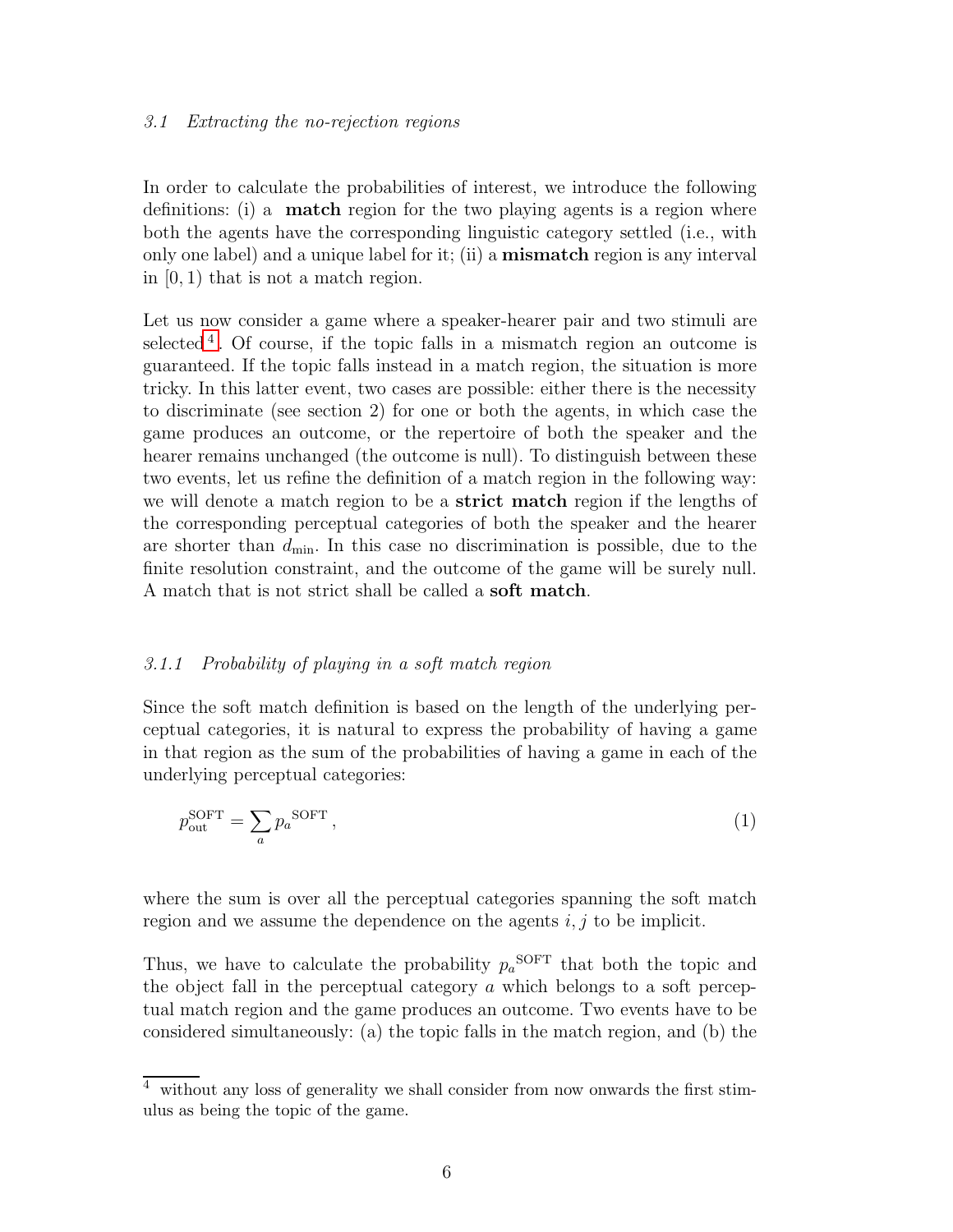object falls in the union<sup>[5](#page-7-0)</sup> of the two perceptual categories under consideration (i.e., of the speaker and the hearer) so as to produce a discrimination and, thereby, an outcome. As we recall from the above, the two events considered here are not independent but correlated through  $d_{\min}$ . Consequently, we need to integrate all the different possibilities of placing the topic and the object maintaining this correlation. In order to write the expression for  $p_a^{\text{SOFT}}$ , we define  $x_{l,r}^S$  as the left and the right boundary, respectively, of the considered perceptual category of the speaker, and correspondingly for the hearer. Further,  $x_{l,r}^{\min} = \min(x_{l,r}^{S}, x_{l,r}^{H}), x_{l,r}^{\max} = \max(x_{l,r}^{S}, x_{l,r}^{H}), X^{\max} = \max(x_{l}^{\max})$  $\lim_{l}$ ,  $x_l^{\min} + d_{\min}$ ) and  $X^{\min} = \min(x_r^{\min})$  $r_{r}^{\min}, x_{r}^{\max} - d_{\min}$ ). An example illustrating the above terms is shown in fig. 1. We finally obtain:



Fig. 1. An example to illustrate the different terms for computing  $p_a^{\text{SOFT}}$ . According to this figure, (a)  $x_l^{\min} = \min(x_l^S, x_l^H) = x_l^H$ , (b)  $x_r^{\min} = \min(x_r^S, x_r^H) = x_r^H$ , (c)  $x_l^{\max} = \max_{r \in \mathcal{R}_l^S} (x_l^S, x_l^H) = x_l^S$ , (d)  $x_r^{\max} = \max(x_r^S, x_r^H) = x_r^S$ , (e)  $X^{\max} = \max(x_i^S, x_i^H + d_{\min}) = x_i^S$  (taking into account the length of  $d_{\min}$  shown in the figure), and (f)  $X^{\min} = \min(x_r^H, x_r^S - d_{\min}) = x_r^H$  (taking into account the length of  $d_{\min}$  shown in the figure).

$$
p_a^{\text{SOFT}} = \int_{X^{\text{max}}}^{x_r^{\text{min}}} dy \int_{x_l^{\text{min}}}^{y-d_{\text{min}}} dz + \int_{x_l^{\text{max}}}^{X^{\text{min}}} dy \int_{y+d_{\text{min}}}^{x_r^{\text{max}}} dz =
$$
  
= 
$$
\frac{(x_r^{\text{min}})^2 - (X^{\text{max}})^2}{2} - (x_r^{\text{min}} - X^{\text{max}})(x_l^{\text{min}} + d_{\text{min}})
$$

<span id="page-7-0"></span> $\overline{5}$  The union is the region in [0, 1] that belongs either to the perceptual category of the speaker or of the hearer.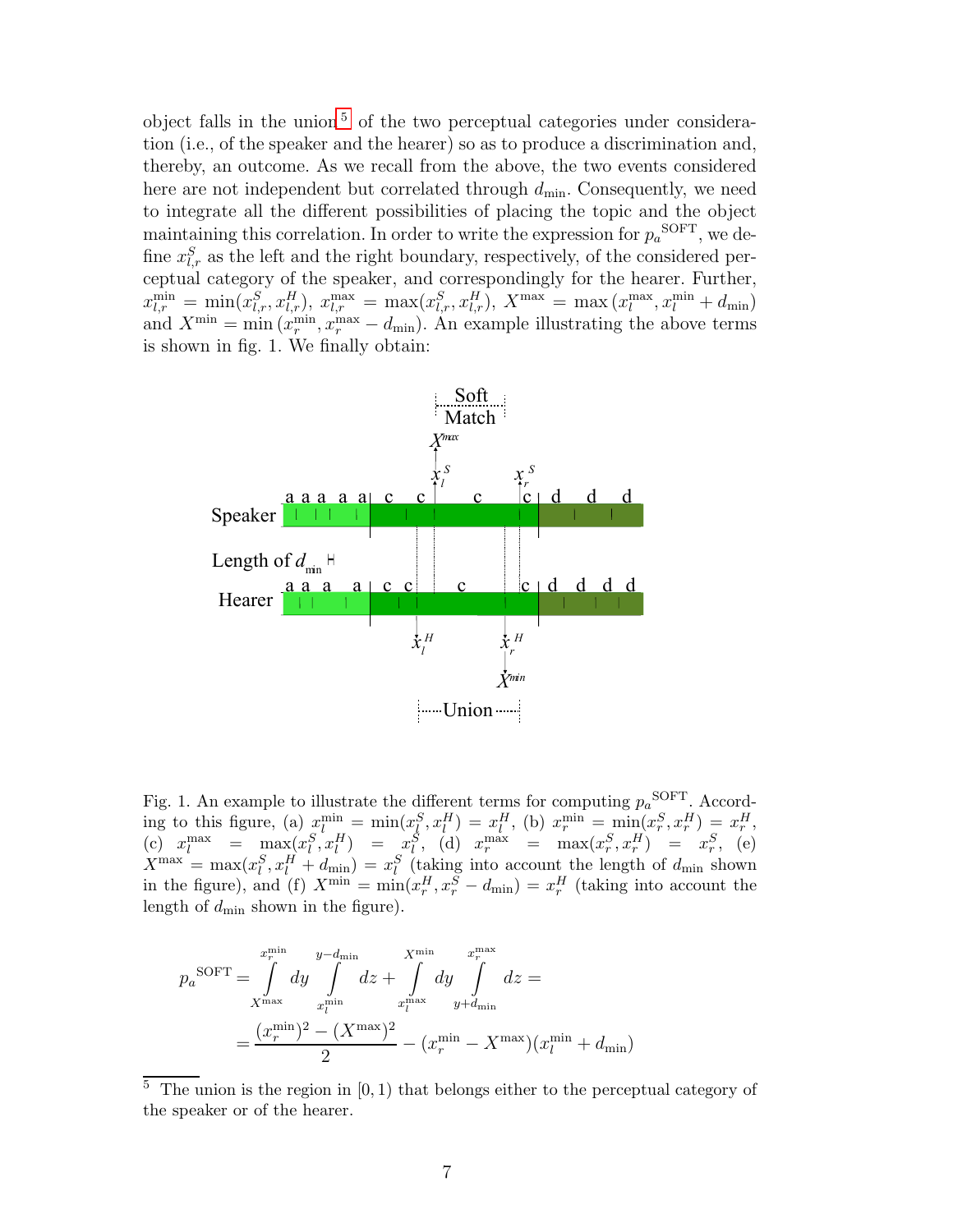$$
-\frac{(X^{\min})^2 - (x_l^{\max})^2}{2} + (X^{\min} - x_l^{\max})(x_r^{\max} - d_{\min}).
$$
\n(2)

#### 3.1.2 Probability of playing in a mismatch region

In order to obtain the probability of playing in a mismatch region, we have to consider once again the correlation due to the minimal distance  $d_{\min}$  in the extraction of the topic and the object. The probability of producing an outcome by means of a game in a mismatch region equals the probability that the topic falls in there. In order to calculate this probability, we must distinguish the case in which the first extracted object is the topic from the case it is not. In the first case, where the topic is the first extracted object, the probability  $p_{a\text{first}}^{\text{MIS}}$  that it falls in a mismatch region is simply the length of that region. In the second case, where the topic is the second extracted object, we have to consider the fact that it should be chosen at least  $d_{\min}$  far apart from the first object. This can be done in a similar way as described in the previous subsection for the calculation of the probability of playing in a soft match region and we shall call this probability  $p_{a\text{second}}^{\text{MIS}}$ . Since the first and second case occur with equal probability in the original model, we can write:

$$
p_a^{\text{MIS}} = \frac{1}{2} (p_{a\text{first}}^{\text{MIS}} + p_{a\text{second}}^{\text{MIS}})
$$
 (3)

$$
p_{\text{out}}^{\text{MIS}} = \sum_{a} p_a^{\text{MIS}}, \tag{4}
$$

where the sum is over all the perceptual categories spanning the mismatch region.

#### 4 Comparison of the observables from the two algorithms

In this section, we show that this no-rejection version of the CG algorithm features the same dynamical properties of the original one. We consider all the relevant observables reported in [1] as well as new microscopic observables analyzed here for the first time.

#### 4.1 "Macroscopic" observables

Here we look at (a) the average number of perceptual  $(n_{perc})$  and linguistic categories  $(n_{ling})$  per individual, (b) the success rate and (c) the perceptual and linguistic overlap across the population as functions of time for the two models (original and fast) we are comparing. We show simulations for different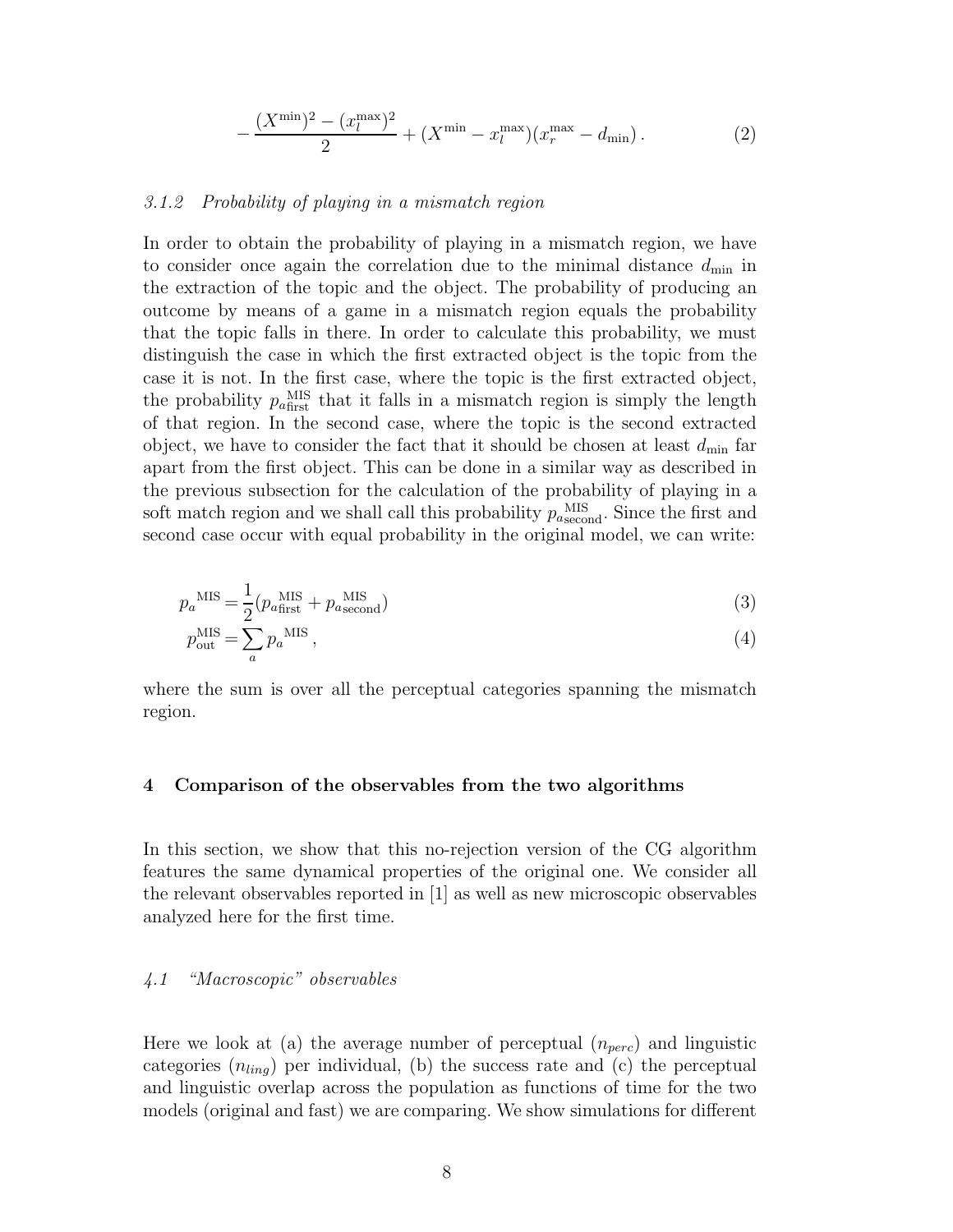

Fig. 2. Perceptual and linguistic categories obtained from the old and the new algorithm for  $N = 25, 50$  and 100. Solid lines show results obtained from the old algorithm while broken lines indicate results obtained from the new algorithm. All the results are averaged over 30 samples.

population sizes and a fixed  $d_{\min} = 0.0143$  which is equal to the average human JND [10].

Fig. 2 shows the average number of perceptual<sup> $6$ </sup> and linguistic categories per individual obtained from the old and the new algorithms respectively versus the number of games per player (i.e.,  $t/N$ ). It is apparent from this figure that the new algorithm is not only able to reproduce the same phenomenology but also the outcomes are very close to what is obtained from the old algorithm.

Fig. 3 compares the success rate for the two algorithms versus  $t/N$ . The success rate is measured as the fraction of successful games over sliding time windows. The figure clearly indicates that the results from the two algorithms match (almost) accurately.

The overlap function [1] measures the degree of alignment of the category boundaries of two agents  $(i, j)$  and is defined as follows:

$$
O = \frac{2}{N(N-1)} \sum_{i < j} O_{ij} \text{ with } O_{ij} = \frac{2 \sum_{c_i^j} (l_{c_i^j})^2}{\sum_{c_i} (l_{c_i})^2 + \sum_{c_j} (l_{c_j})^2} \tag{5}
$$

where  $l_c$  is the width of the category c,  $c_i$  is one of the categories of the  $i^{th}$ agent and  $c_i^j$  $i<sub>i</sub>$  is the generic category of the intersection set containing all of

<span id="page-9-0"></span> $6$  The average number of perceptual categories remains same across different population sizes as long as the value of  $d_{\min}$  is fixed. Therefore we only show one representative plot for the perceptual categories in fig. 2.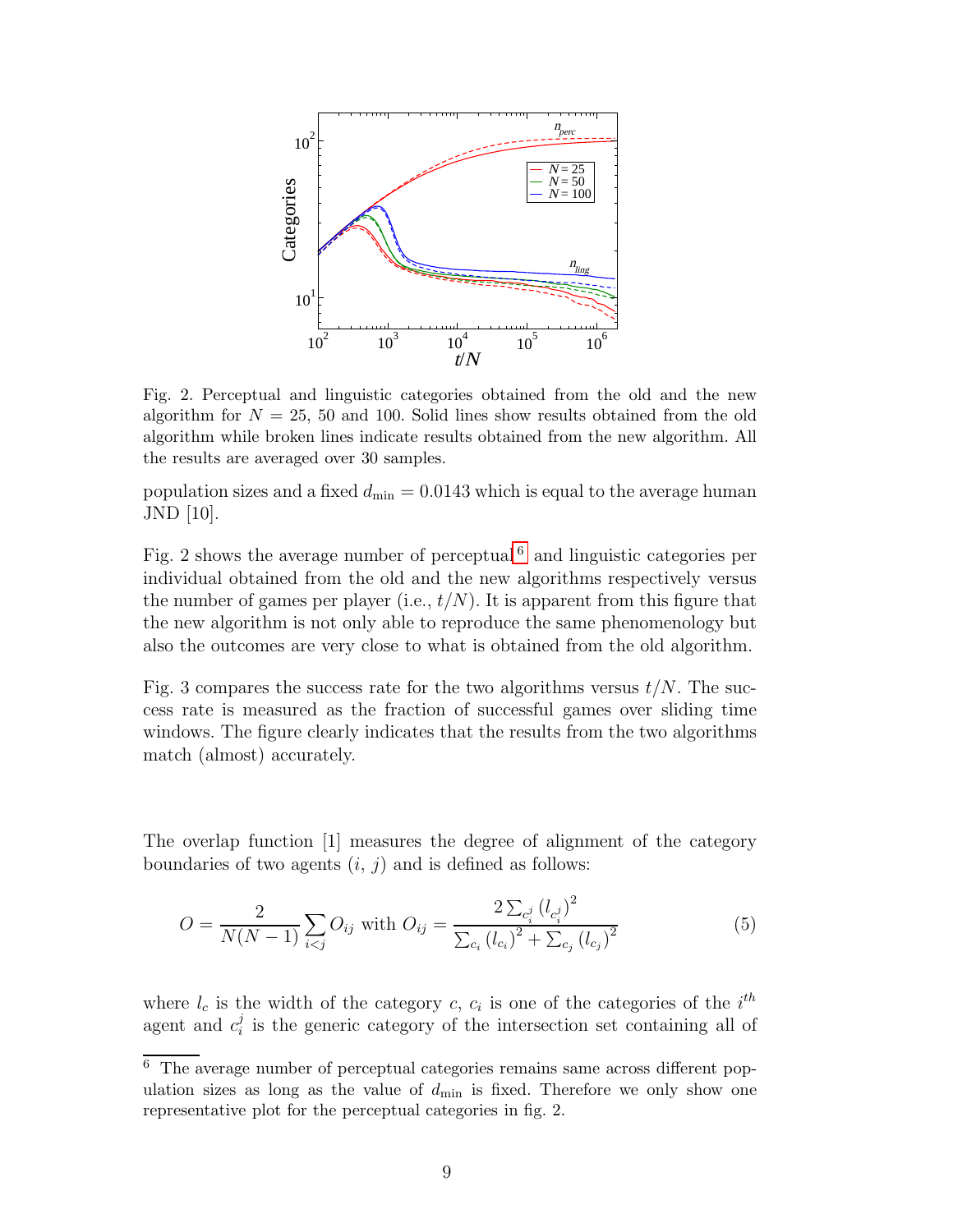

Fig. 3. Success rate obtained from the old and the new algorithm for  $N = 25, 50$ and 100. Solid lines show results obtained from the old algorithm while broken lines indicate results obtained from the new algorithm. All the results are averaged over 30 samples.

the boundaries of the agents i and j. The function  $O_{ij}$  returns a value proportional to the degree of alignment of the two category inventories reaching its maximum unitary value when they are perfectly aligned. The linguistic overlap is defined as in eq. 5 however, only considering the boundaries between categories with different most relevant names.

Fig. 4 shows the perceptual and linguistic overlap obtained from the old and the new algorithm versus  $t/N$ . Once again there is an excellent agreement between the results obtained from the two algorithms.



Fig. 4. Perceptual and linguistic overlap obtained from the old and the new algorithm for  $N = 25$ , 50 and 100. Solid lines show results obtained from the old algorithm while broken lines indicate results obtained from the new algorithm. All the results are averaged over 30 samples.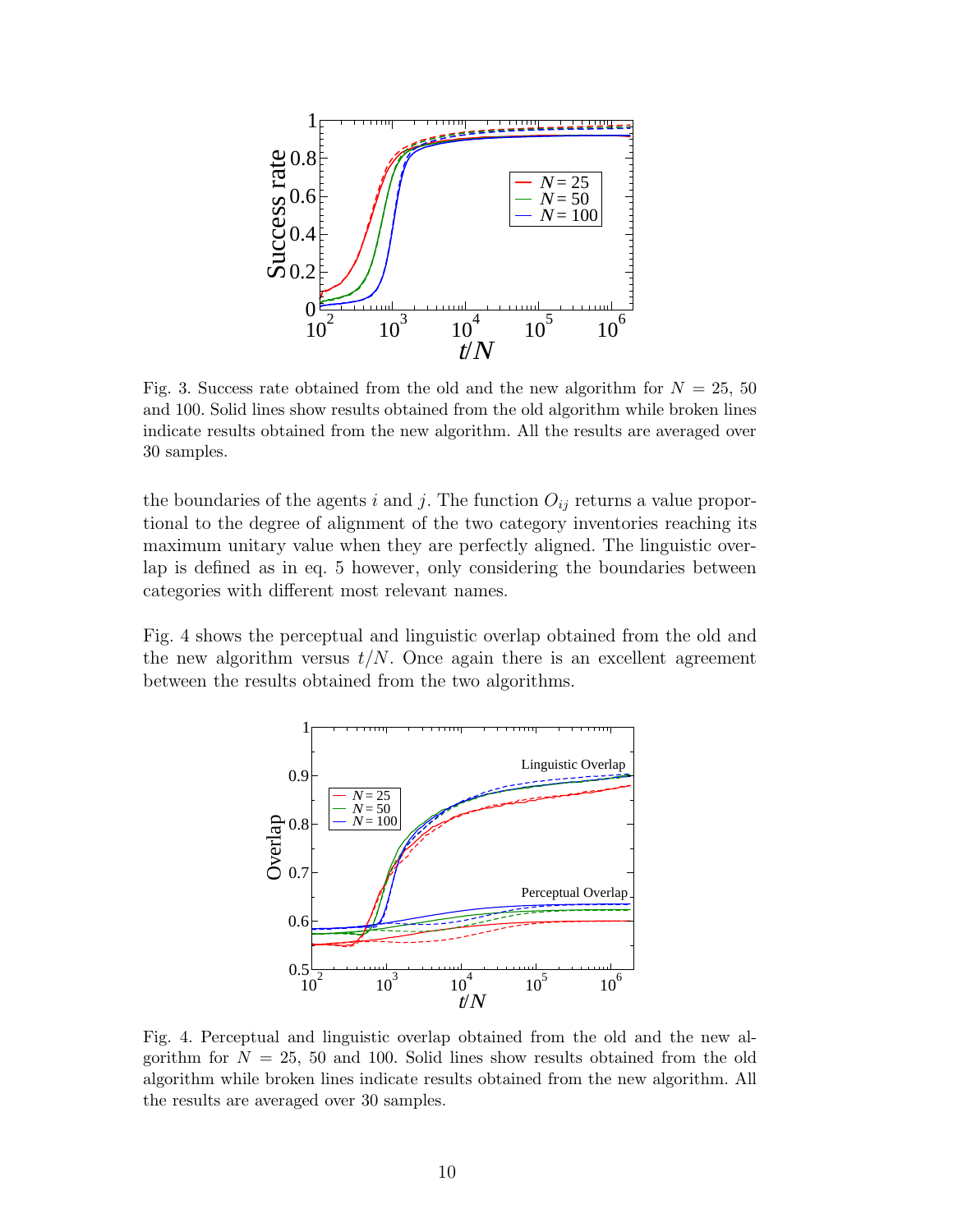#### 4.2 "Microscopic" observables

As pointed out in the previous sections, one of the main ingredients of the fast algorithm is the computation of the probability that at each time step a game between a randomly chosen pair of players together with a randomly selected topic in the interval  $(0, 1)$  would produce a non-null outcome. Here we compare the behavior of the original and the fast algorithm with respect to this property. In particular, in fig. 5(a) we show for the original algorithm the fraction of games, collected in time sliding windows, that produce a non-null outcome, while for the no-rejection algorithm the probability  $p_{\text{out}}(i, j)$  of the selected pair  $(i, j)$  averaged over the same time windows. In the inset, we also show the (representative) histogram of  $p_{\text{out}}$  for each possible pair of agents at three different points in time for a specific population size. It is evident that the histogram is strongly peaked, which means that  $p_{\text{out}}(i, j)$  is roughly similar for all pairs  $(i, j)$  thereby, allowing for an effective random choice over the pairs without altering the dynamics.

Subsequently, in fig.  $5(b)$ , (c) and (d) we respectively compare the two algorithms in terms of the fraction of games, collected in time sliding windows, which ended up being played in a mismatch region, or in a match region, or where a discrimination process occurred. Once again, the results exhibit a remarkable qualitative as well as quantitative agreement.

#### 5 Comparison of the computational complexity of the two algorithms

In this section, we compare the computational complexity of the two algo-rithms, i.e., we compare the computer time<sup>[7](#page-11-0)</sup>  $(t_c)$  in seconds required to complete a specific number of games per player for the old and the new algorithms. In addition, we give more extensive results for the computational complexity of the fast algorithm.

Fig. 6 compares the computer time required to complete a specific number of games per player by the old and the new algorithm. Note that during the initial games the old algorithm takes lesser computer time than the new one. During this phase, almost all games produce an outcome and therefore the additional calculation of the probabilities required for the fast algorithm is not advantageous. However, as soon as the dynamics gets trapped in metastable states (at the onset of the plateau region in the number of linguistic categories

<span id="page-11-0"></span> $\frac{7}{7}$  We use the in-built **clock()** function of the GNU C library to estimate the value of  $t_c$ .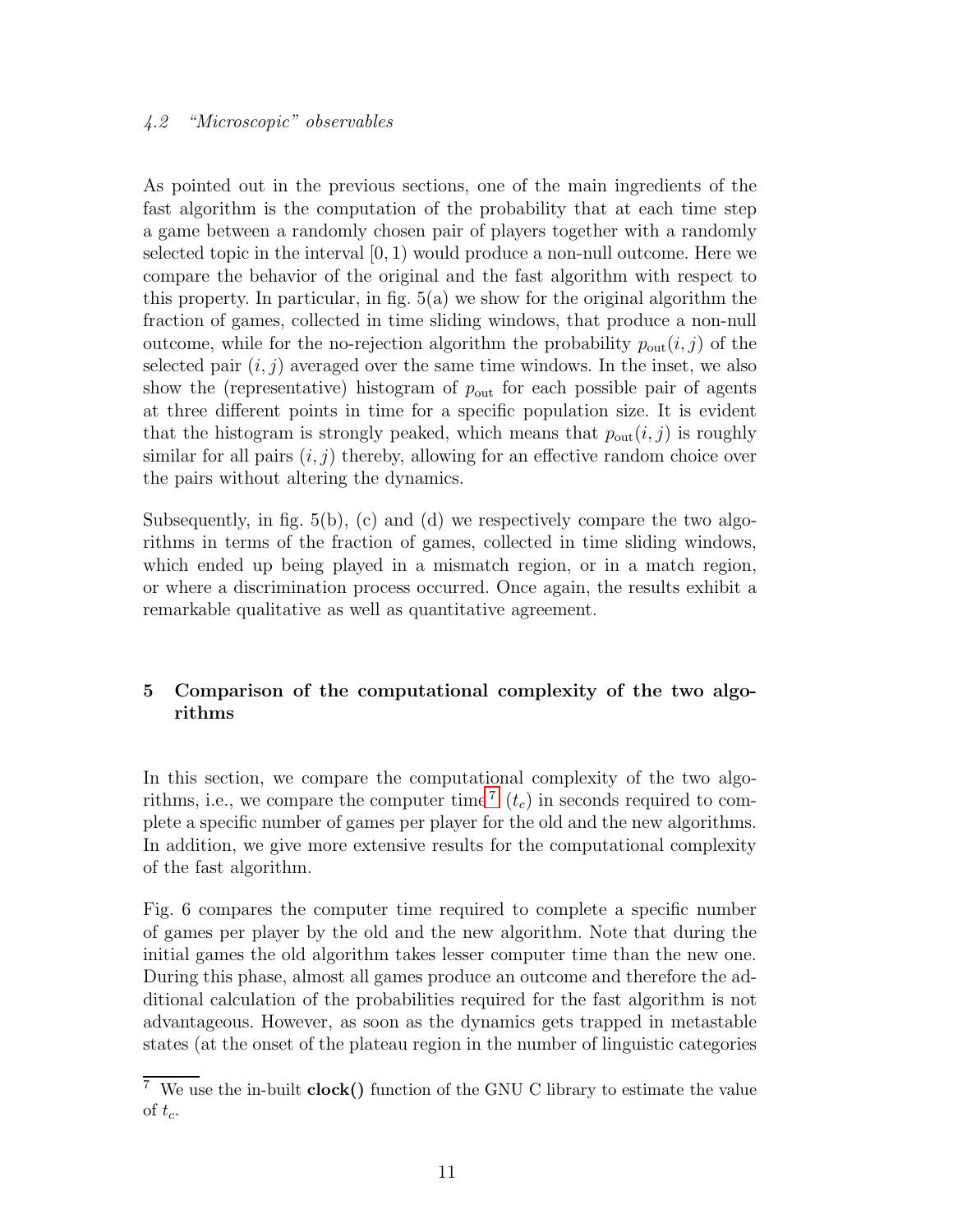

Fig. 5. Microscopic observables. (a) Probability of having an outcome. The solid lines show the average fraction of games collected in time sliding windows versus  $t/N$  for the old algorithm. The broken lines show the average values of  $p_{\text{out}}$  in the same time sliding windows versus  $t/N$  for the new algorithm. The inset shows the (representative) histogram of  $p_{\text{out}}$  for each possible pair of agents at three different points in time for  $N = 50$ . (b) The fraction of games, collected in time sliding windows, which ended up being played in a mismatch region for the old (solid lines) and the new algorithm (broken lines). (c) The fraction of games, collected in time sliding windows, which ended up being played in a match region for the old (solid lines) and the new algorithm (broken lines). (d) The fraction of games, collected in time sliding windows, where a discrimination process occurred for the old (solid lines) and the new algorithm (broken lines). All our results are for  $N = 25$ , 50 and 100 and each of them are averaged over 30 samples.

curve in fig. 2) the calculation of the probabilities turns out to be very advantageous and the new algorithm has a much higher velocity than the old one. Note that for larger population sizes  $(N = 200 \text{ and } 400)$  we could manage to reach only a lower value of  $t/N$  within a reasonable  $t_c$  for the old algorithm. In the inset of fig. 6 the ratio of the two algorithms' execution time is shown, to better appreciate the advantage of the no-rejection one.

In fig. 7, we present a further analysis of the scaling of  $t_c$  with the population size for the no-rejection algorithm. In particular, we report two different quantities in this figure for  $N = 200, 400$  and 800:

(i)  $p_{\text{out}}$  versus the rescaled number of games. Note that one needs to rescale t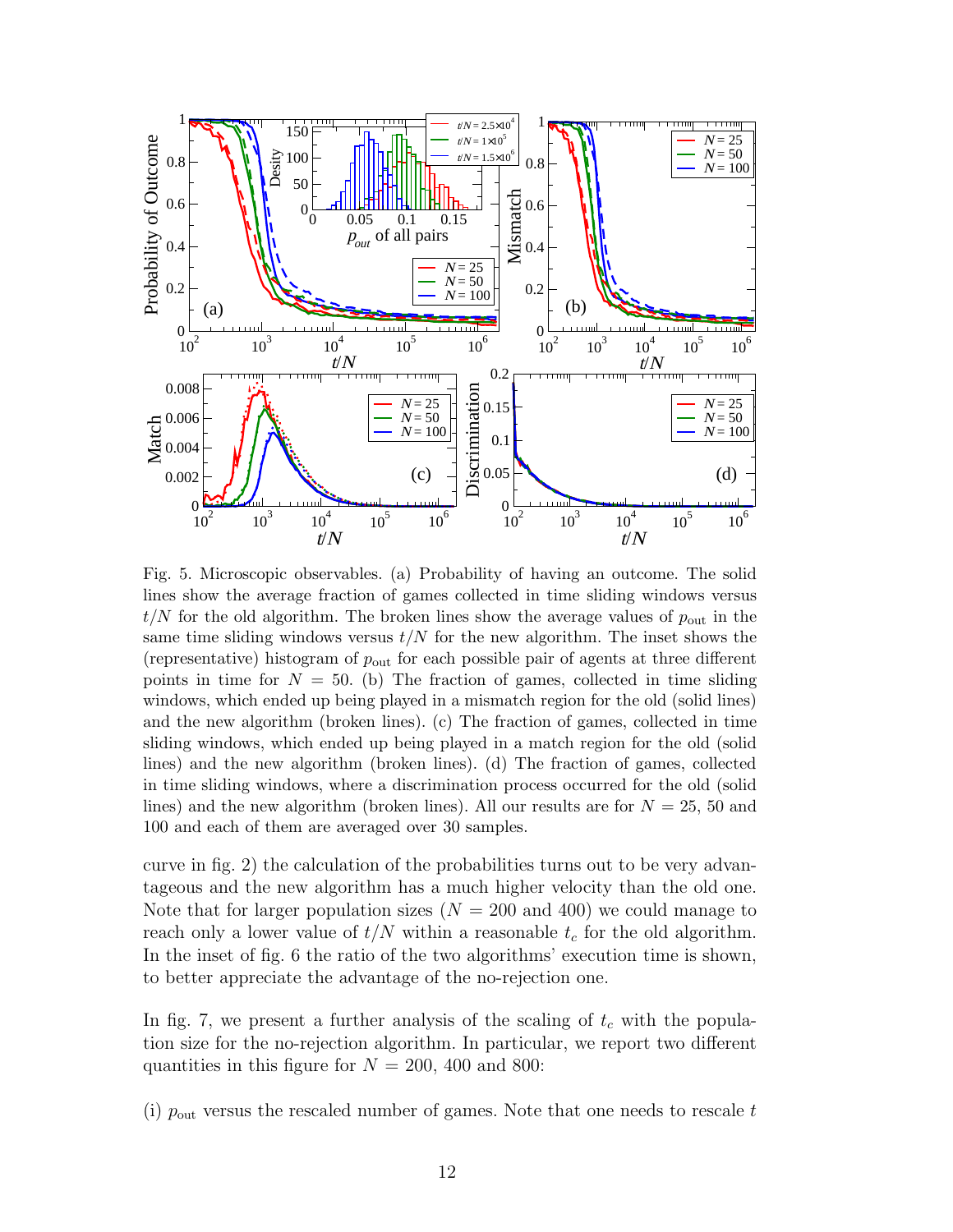

Fig. 6. Computer time  $(t_c)$  in seconds required to complete a specific number of games per player by the old and the new algorithm for  $N = 25, 50, 100, 200$  and 400. Solid lines show the computer time required by the old algorithm while broken lines indicate the computer time required by the new algorithm. The results are obtained on the ISI cluster with the following node specification: (a) Processor – INTEL XEON E5405 2.00GHz, (b) Cache – 6144KB, (c) ISA: 64-bit and (d) RAM – 8GB. The inset shows the ratio of  $t_c$  for the new algorithm ( $[t_c]_{\text{new}}$ ) to the  $t_c$  for the old algorithm  $([t_c]_{old})$  for the same population sizes as in the main figure.

by  $N^{3/2}$  to collapse the curves. This dependence of the time of the dynamics on the population size has also been recovered in several other cases elsewhere [19,24] and usually indicates the time scaling to reach a consensus in the population. Clearly, the rate at which the values of  $p_{\text{out}}$  drop decreases with increasing t.

(ii) the rescaled  $t_c$  versus the rescaled number of games (i.e.,  $t/N^{3/2}$  as in case (i)). In order to collapse these curves, especially in the "large"  $t$  regime (featuring the long-time dynamics) one has to rescale  $t_c$  by  $t\sqrt{N}$ . In addition the entire factor is multiplied by a large constant  $A (\sim 2 \times 10^7)$  in order to present a better visualization of the plots within the same figure as of  $p_{\text{out}}$ .

The most important observation is that the long-time behavior is exactly similar to that of  $p_{\text{out}}$  which indicates that the computer time required is largely determined by the probability of outcomes. The inset of the same figure shows the amount of  $t_c$  required to complete  $t = 5 \times 10^7$ ,  $5 \times 10^8$  steps for the old and the new algorithm for different population sizes. In all the four cases, the curves can be nicely fitted using a function of the form:  $f(N) = \beta \sqrt{N}$ . This observation once again confirms the dependence:  $t_c \propto \sqrt{N}$ . An important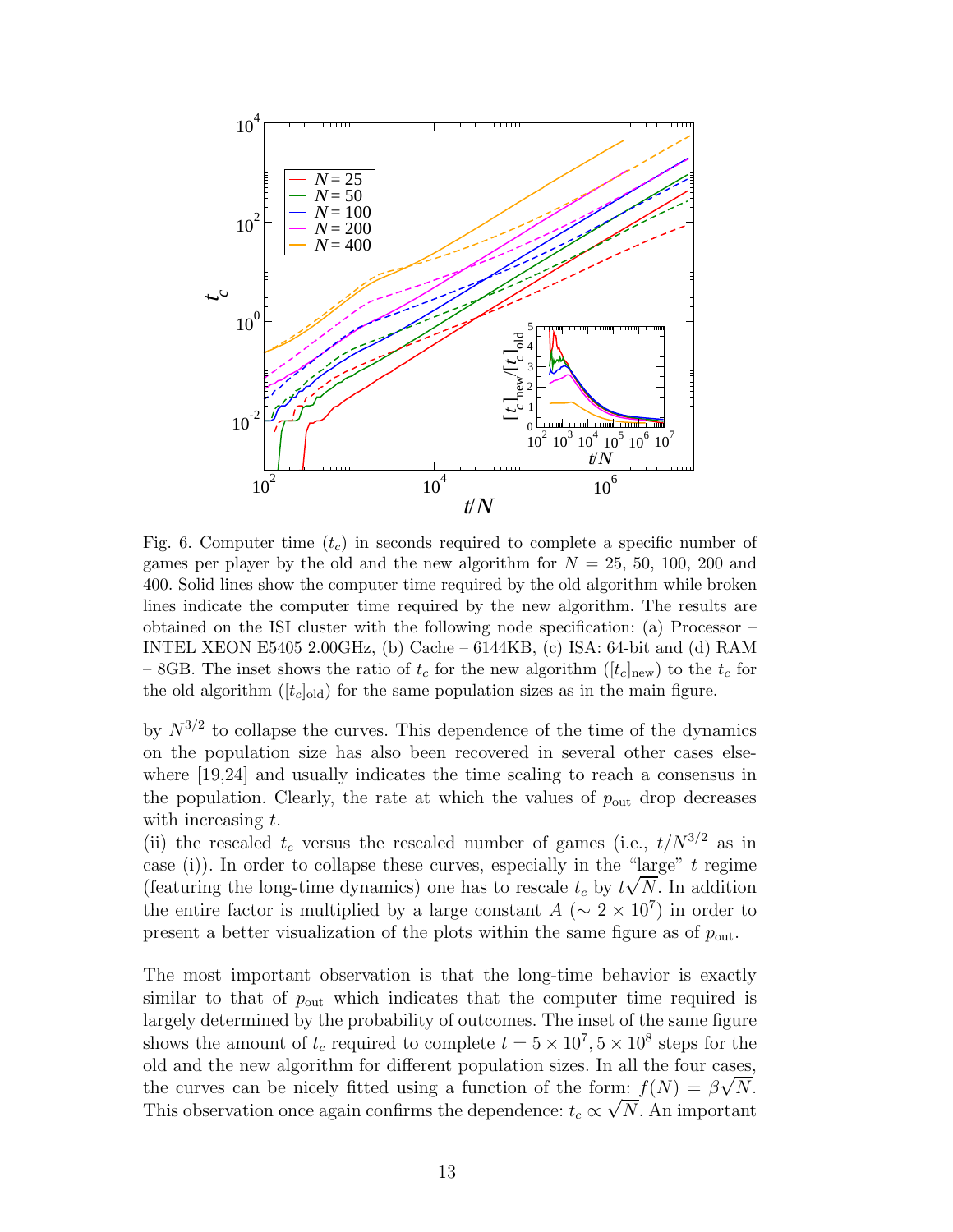

Fig. 7. The scaling of  $t_c$  with the population size for the new algorithm. (i)  $p_{\text{out}}$ versus the rescaled number of games. t is rescaled by  $N^{3/2}$  in order to collapse the curves. (ii) Rescaled  $t_c$  versus the rescaled number of games (i.e.,  $t/N^{3/2}$  as in (i)).  $t_c$  is rescaled by  $t\sqrt{N}$  and then the entire factor is multiplied by a large constant  $A (\sim 2 \times 10^7)$  in order to present a better visualization of the plots within the same figure as of  $p_{\text{out}}$ .  $N = 200, 400$  and 800. The results are obtained on the ISI cluster with the following node specification: (a) Processor – INTEL XEON E5405 2.00GHz, (b) Cache –  $6144KB$ , (c) ISA:  $64$ -bit and (d) RAM –  $8GB$ . The inset shows the amount of  $t_c$  required to complete  $t = 5 \times 10^7$ ,  $5 \times 10^8$  steps for the old (continuous lines) and the new (dashed lines) algorithm for different population sizes. All the four curves can be fitted with a function of the form:  $f(N) = \beta \sqrt{N}$ . For the old algorithm  $\beta = 8.25$  and 104.92 while for the new algorithm  $\beta = 2.16$ and 34.66 respectively for  $t = 5 \times 10^7$  and  $t = 5 \times 10^8$ .

point to note is that the pre-factor  $\beta$  is significantly lower for the new algorithm as compared to the old one. The dependence of  $t_c$  on  $\sqrt{N}$  can be attributed to the time required by the different processes of the model (e.g., discrimination, inventory updates etc.). A detailed analysis of this dependence is out of the scope of the current paper and shall be presented elsewhere.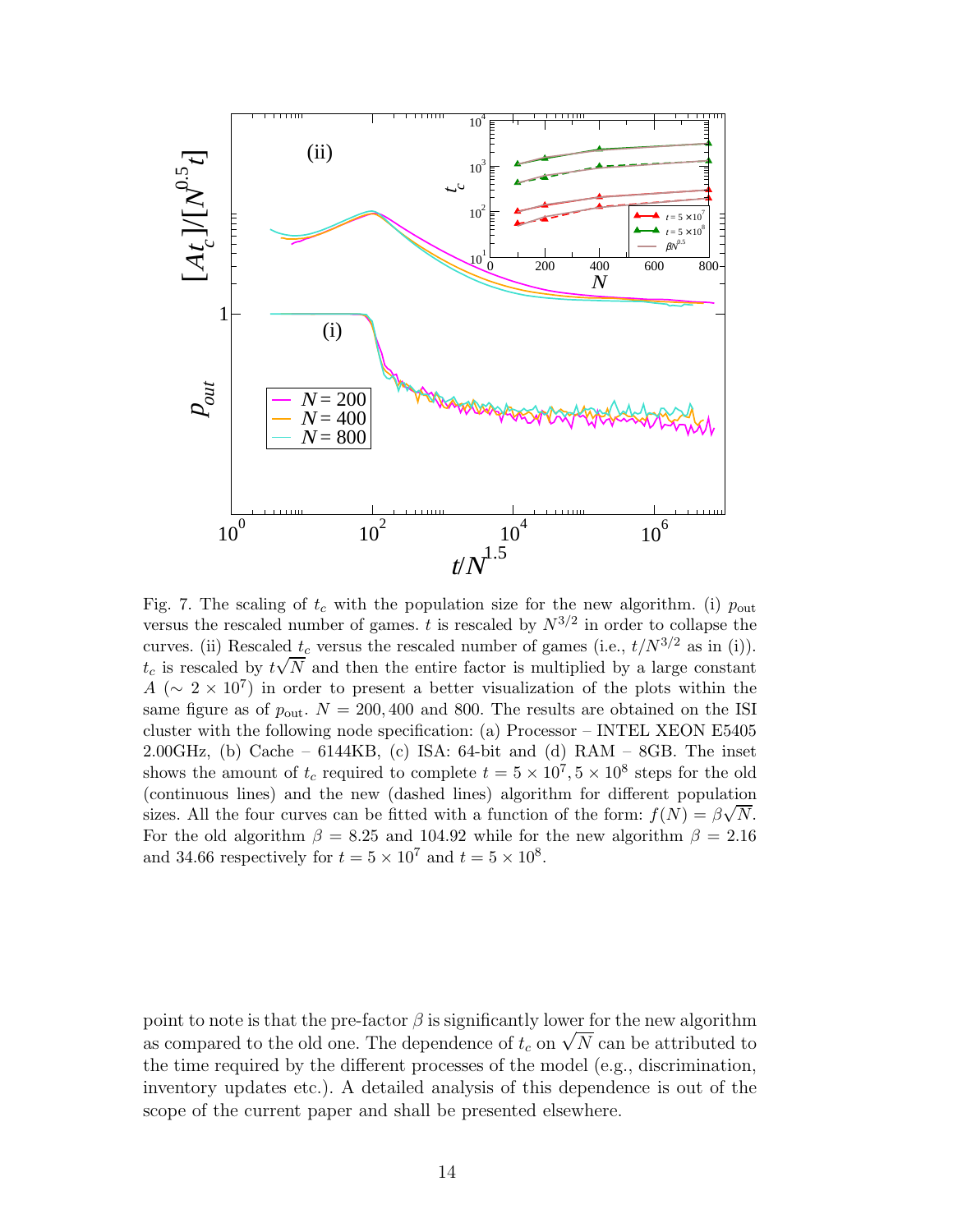#### 6 Conclusion

In this paper we have introduced a no-rejection algorithm developed to study the long time behavior of the Category Game model. The original model [1] approaches one of the most important problems in linguistics – the emergence of linguistic categories – and was shown to reproduce both qualitatively and quantitatively experimental results reported in the WCS [10]. The two main innovative aspects of the model, with respect to previously proposed ones, are (i) the dynamical emergence of a discretization from a continuous perceptual space and (ii) the representation of the present category system as a long lasting metastable state rather then an attractor of the dynamics. The last property has triggered the need for suitable methods to achieve the long time dynamics of the model. In particular, the observed dynamics was such that games which bring a modification of the state of the agents resulted progressively more rare. The analysis of the behavior of the system for suitably large time and population sizes was for that reason practically impossible. The no-rejection algorithm presented here has been crucial to access the long time dynamical properties of CG, characterized by metastability and aging [19], and thus to shed light on so far unexplored part of the model, helping to clarify the nature of the consensus states that are established during the CG dynamics, with important consequences for the understanding of such phenomena as language change and language evolution. The no-rejection model we propose, despite being *ad hoc* for the CG, presents principles and methods that can be generalized for different agent based models and we believe that that could trigger computationally less expensive methods suitable to investigate social phenomena.

#### References

- [1] A. Puglisi, A. Baronchelli, and V. Loreto. Cultural route to the emergence of linguistic categories. *PNAS*, 105(23):7936, 2008.
- [2] J.R. Taylor and J.R. Taylor. *Linguistic categorization*. Oxford University Press New York, 2003.
- [3] T.W. Deacon. *The symbolic species: The co-evolution of language and the brain*. Norton & Company, New York, USA, 1998.
- [4] H. Gardner. *The Mind's New Science: A History of the Cognitive Revolution*. Basic Books, New York, 1985.
- [5] George Lakoff. *Women, fire, and dangerous things: What categories reveal about the mind*. University of Chicago Press, Chicago, 1987.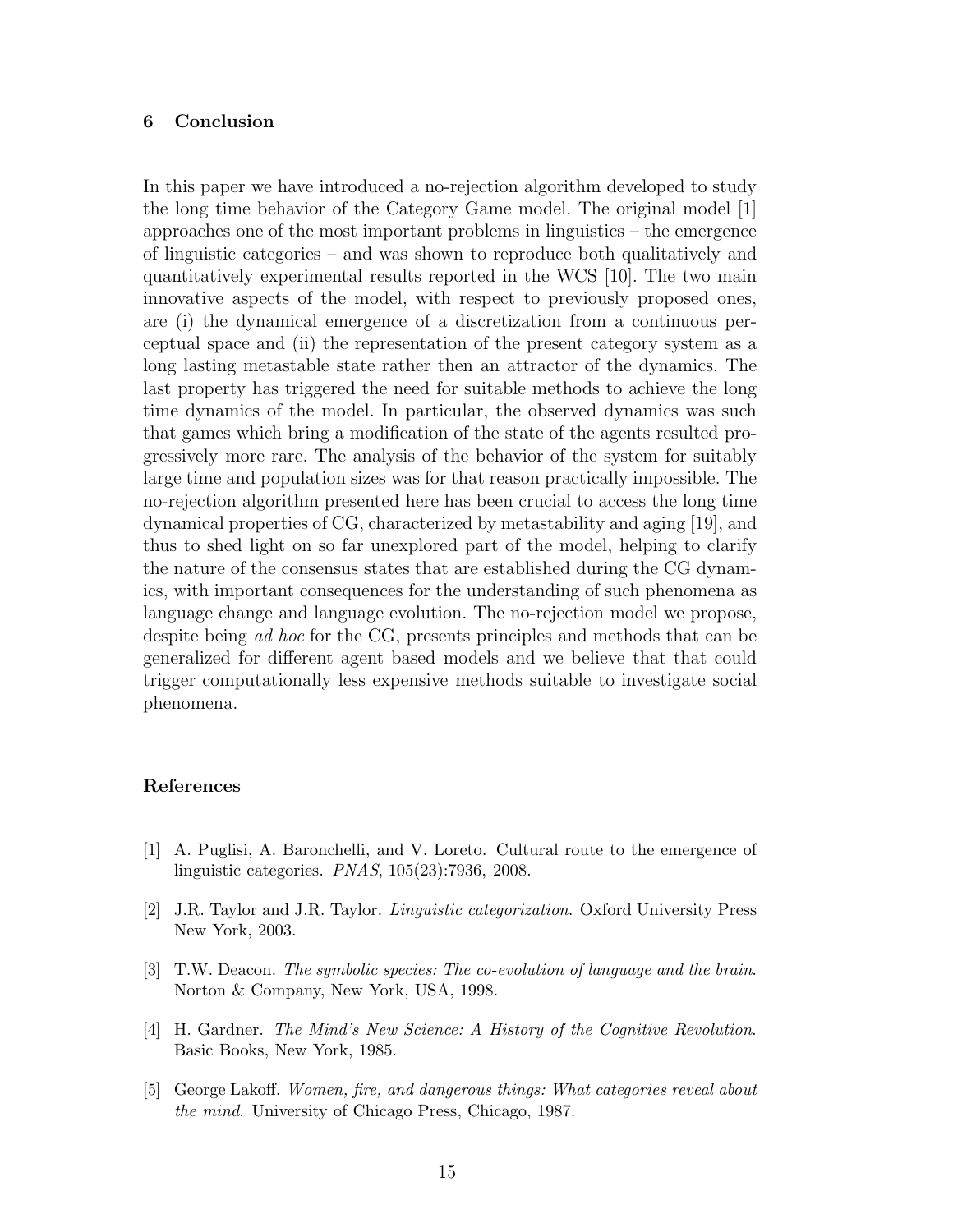- [6] R.W. Casson. Color shift: evolution of English color terms from brightness to hue. In Hardin C. and Maffi L., editors, *Color categories in thought and language*, pages 224–239. Cambridge University Press, Cambridge, 1997.
- [7] B. Berlin and P. Kay. *Basic Color Terms*. Berkeley: University of California Press, 1969.
- [8] P. Kay and T. Regier. Resolving the question of color naming universals. *PNAS*, 100(15):9085–9089, 2003.
- [9] G.L. Murphy. *The big book of concepts*. Bradford Book, 2004.
- [10] A. Baronchelli, T. Gong, A. Puglisi, and V. Loreto. Modelling the emergence of universality in color naming patterns. *PNAS*, 107:2403–2407, 2010.
- [11] T. Belpaeme and J. Bleys. Explaining universal color categories through a constrained acquisition process. *Adap. Behv.*, 13(4):293–310, 2005.
- [12] J. Bleys, M. Loetzsch, M. Spranger, and L. Steels. The grounded colour naming game. In *Proceedings Spoken Dialogue and Human-Robot Interaction workshop at the RoMan 2009 conference*, 2009.
- [13] M. Dowman. Explaining Color Term Typology With an Evolutionary Model. *Cog. Sci.*, 31(1):99–132, 2007.
- [14] K.A. Jameson and N.L. Komarova. Evolutionary models of color categorization. I. Population categorization systems based on normal and dichromat observers. *Journal of the Optical Society of America A*, 26(6):1414–1423, 2009.
- [15] K.A. Jameson and N.L. Komarova. Evolutionary models of color categorization. II. Realistic observer models and population heterogeneity. *Journal of the Optical Society of America A*, 26(6):1424–1436, 2009.
- [16] N.L. Komarova and K.A. Jameson. Population heterogeneity and color stimulus heterogeneity in agent-based color categorization. *Journal of Theoretical Biology*, 253(4):680–700, 2008.
- [17] N.L. Komarova, K.A. Jameson, and L. Narens. Evolutionary models of color categorization based on discrimination. *J. Math. Psych.*, 51(6):359–382, 2007.
- [18] L. Steels and T. Belpaeme. Coordinating perceptually grounded categories through language: A case study for colour. *Behav. Brain Sci.*, 28(04):469–489, 2005.
- [19] A. Mukherjee, F. Tria, A. Baronchelli, A. Puglisi, and V. Loreto. Aging in language dynamics. *preprint*, 2010.
- [20] M. Kolesik, M. A. Novotny, and P. A. Rikvold. Extreme long-time dynamic monte carlo simulations for metastable decay in the  $d=3$  ising ferromagnet. *Int. Jour. of Mod. Phys. C*, 14(1):121–131, 2003.
- [21] M. A. Novotny. Monte Carlo algorithms with absorbing Markov chains: Fast local algorithms for slow dynamics. *Phys. Rev. Lett.*, 74(1), 1995.